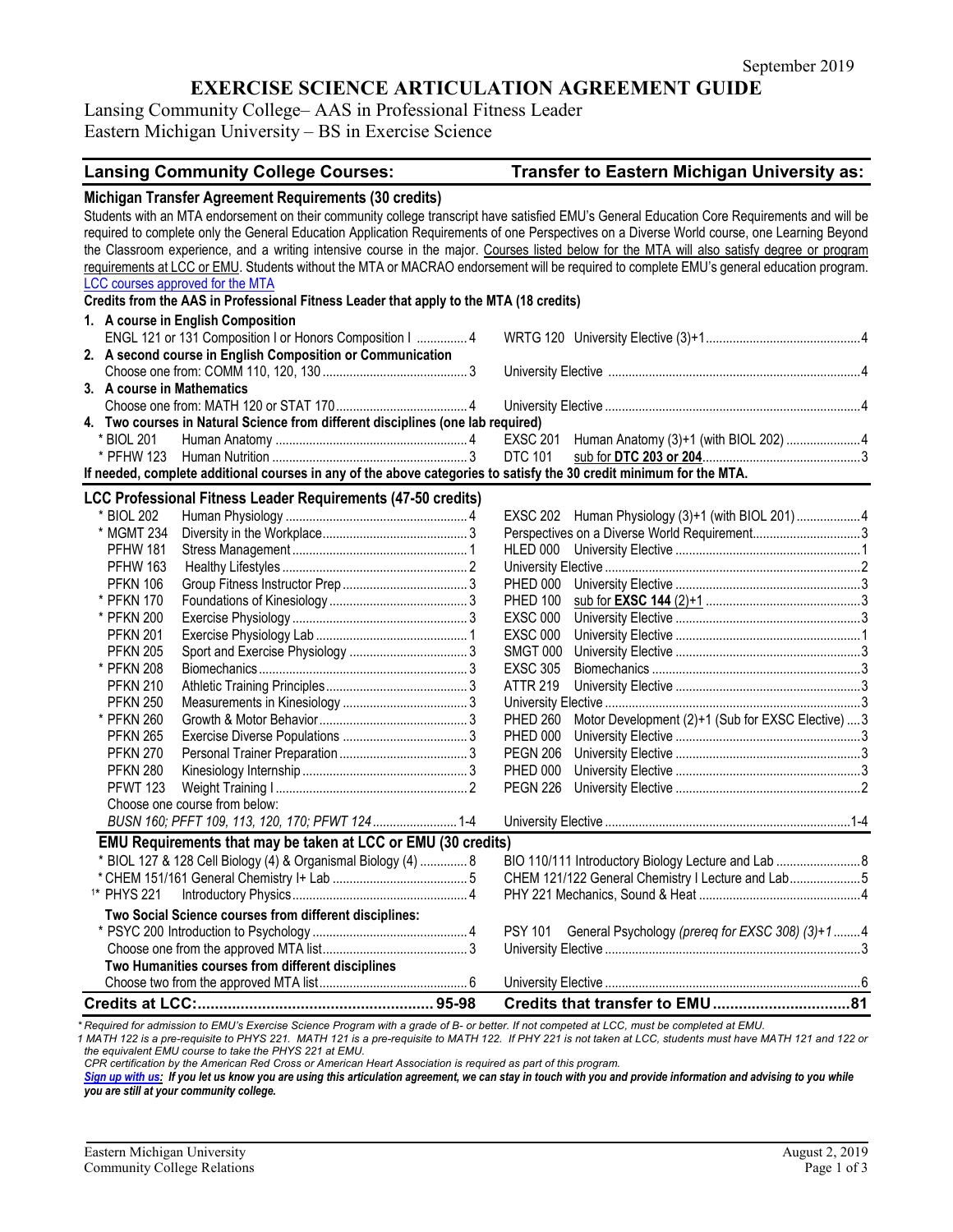# **EXERCISE SCIENCE ARTICULATION AGREEMENT GUIDE**

Lansing Community College– AAS in Professional Fitness Leader Eastern Michigan University – BS in Exercise Science

## **Completion of the BS in Exercise Science at EMU**

| <b>Major Requirements</b> |                                             | (43 credits)          |  |  |  |
|---------------------------|---------------------------------------------|-----------------------|--|--|--|
| <b>Required Courses</b>   |                                             | (40 credits)          |  |  |  |
| <b>EXSC 205</b>           | Quantitative Methods Exercise Science3      |                       |  |  |  |
| <b>EXSC 300</b>           |                                             |                       |  |  |  |
| <sup>2</sup> EXSC 330L4   | Practicum in Exercise Science3              |                       |  |  |  |
| EXSC 380W                 | Exercise and Sport Psychology3              |                       |  |  |  |
| <b>EXSC 405</b>           |                                             |                       |  |  |  |
| <b>EXSC 410</b>           |                                             |                       |  |  |  |
| <b>EXSC 430</b>           | Clinical Exercise Electrocardiography3      |                       |  |  |  |
| <b>EXSC 431W</b>          |                                             |                       |  |  |  |
| <b>EXSC 432</b>           | Exercise Programming & Prescription3        |                       |  |  |  |
| <b>EXSC 433</b>           | Principles of Sport Performance Training. 3 |                       |  |  |  |
| <sup>2</sup> EXSC 480L4   | Internship in Exercise Science8             |                       |  |  |  |
| <b>Elective Course</b>    |                                             | $(3 \text{ credits})$ |  |  |  |
|                           | Choose 3 credits from courses listed below: |                       |  |  |  |
| <b>EXSC 408</b>           | Exercise Epidemiology3                      |                       |  |  |  |
| <b>EXSC 412</b>           | Endurance Training and Performance  3       |                       |  |  |  |
| <b>EXSC 415</b>           | Diabetes and Obesity3                       |                       |  |  |  |
| <b>EXSC 418</b>           | Human Cadaver Laboratory3                   |                       |  |  |  |
| <b>EXSC 419</b>           | Sports Supplements & Ergogenic Aids  3      |                       |  |  |  |
| <b>EXSC 435</b>           |                                             |                       |  |  |  |
|                           |                                             |                       |  |  |  |
|                           |                                             |                       |  |  |  |
|                           |                                             |                       |  |  |  |
|                           |                                             |                       |  |  |  |

*<sup>1</sup> Course is a pre-candidacy requirement. Must earn "B-" or higher. 2 Satisfies EMU's "Learning Beyond the Classroom" requirement.*

**Minimum Credits to Graduate:..................124**

#### **Sample Full Time Sequence**

| <b>Fall Semester Start</b> | (13 credits) |
|----------------------------|--------------|
|                            |              |
|                            |              |
|                            |              |
|                            |              |

#### **Winter (16 credits)**

| ,,,,,,,,         | $110$ vitules                                 |  |
|------------------|-----------------------------------------------|--|
| EXSC 410         |                                               |  |
| EXSC 430         |                                               |  |
| <b>EXSC 431W</b> |                                               |  |
| EXSC 432         |                                               |  |
| <b>EXSC 433</b>  | F, W; pre-req EXSC 300, EXSC 305 & admitted 3 |  |
|                  |                                               |  |

#### **Summer (9 credits)**

#### **Fall Semester (8 credits)**

EXSC 480L4 F,W,S; department permission required............ 8

*This is a sample only. Students must meet with an academic advisor to map course completion at EMU.*